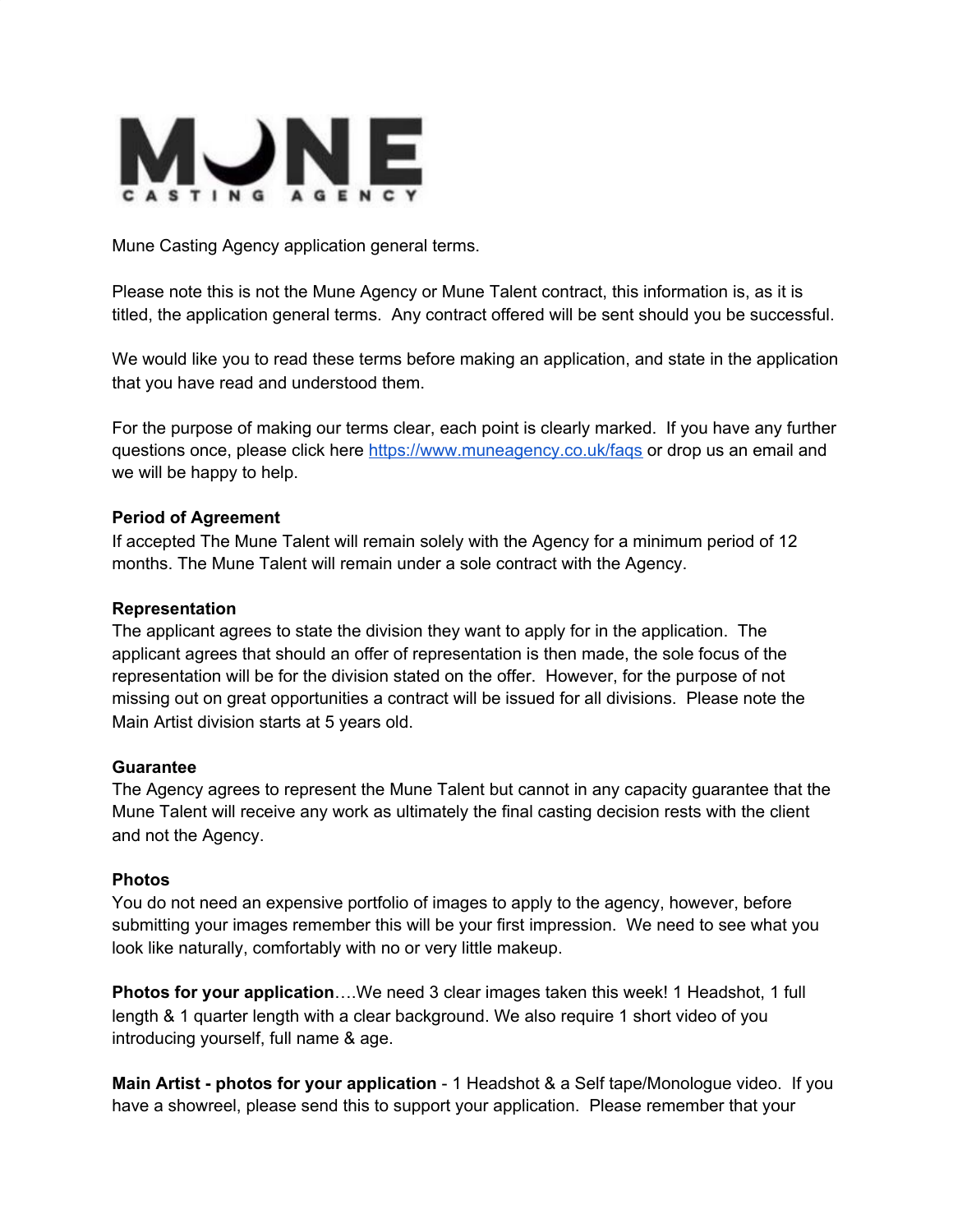video will be assessed, show your skills & characterisation, learn your script. We suggest having a practice run and only send when you are happy with it.

# **Please ensure you have full copyright of any images used for representation, if the images are not taken by yourself, please provide a copy of the copyright via email.**

**Please note if your application images do not match the above we will not continue. If the images/videos are not returned after 3 days of your application being made your application will be deleted.**

# **Commission & Cost**

Main Artist - commission 10% Supporting Artist - commission 17% Model - commission 20% Annual fee of £25 to be paid when representation commences, and then annually. One off administration fee of £25 to be deducted from initial earnings and never deducted again.

# **The Agency's right to terminate the Agreement**

The Agency has the right to terminate the Mune Talents agreement and representation of the with immediate effect should the Mune Talent, or any person accompanying the Mune Talent, fail to behave in a professional and courteous manner at all times on Assignment(s) or fail to behave in a professional and courteous manner towards, and during any communication with, the Agency and Agency staff. Any behaviour of this nature will be taken seriously.

# **The Talent's right to terminate the Agreement**

The Talent agrees to sign with Mune Agency for a minimum period of 12 months. Should the Talent look to end this period short, Mune will require at least 4 weeks notice, which will include and detail the reason for the termination. Any assignments that have been agreed or commenced in any capacity under Mune representation must be completed under Mune representation.

# **Failure to attend an assignment**

In the event of the Mune Talent failing to attend a pre arranged Assignment(s) without notifying the Agency the Mune Talent agrees that the agency may cease representation.

# **Payments**

The Agency cannot be held responsible for travel costs. The Agency cannot be held responsible for booking changes made by the Client or for payment of monies owed to the Artist by the client if the client goes into liquidation or withholds payments from the Agency for any reason. As the Mune Talent you acknowledge that you take on any Assignment (s) sourced by the Agency on a self-employed basis and that they are solely responsible for declaration and payment of any Tax and National Insurance, if applicable, that may be due and this is not the responsibility of the Agency.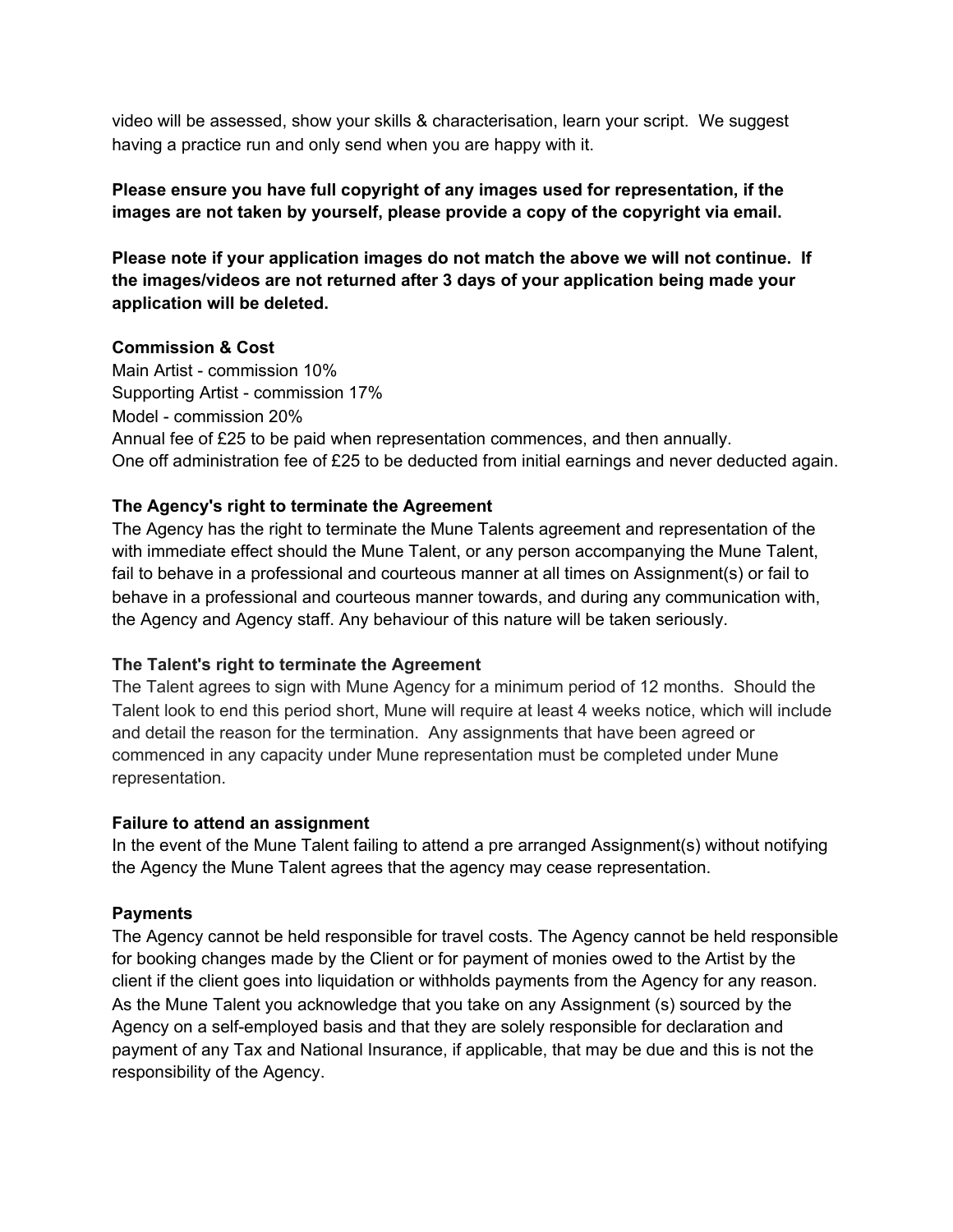### **Paperwork**

When applying to Mune Agency, if over the age of 16, agree to have a valid Basic Disclosure. If a Basic Disclosure is not sourced you will not be promoted to any production companies that state it is in accordance with their guidelines, which will limit opportunities.

If under the age of 16, the parent agrees to apply for any licence documentation sent and understands that the Agency will not request new documents for each assignment.

# **Working Rights**

You agree that you are legally entitled to work in the United Kingdom when undertaking an Assignment and understand the Agency will not promote an Artist who has not provided the Agency with relevant documentation.

### **Documentation & Changes**.

The Agency uses a software called Tagmin which is widely used by agencies. The Applicant agrees to use Tagmin to update all information, including but not limited to calendar, measurements, contact information.

Failure to use and update Tagmin may result in missing work opportunities and not being selected for work.

We would like to recommend using an app called Adobe Fill & Sign to complete all licence documentation.

### **Availability**

Please consider availability and flexibility, jobs can be as early as 6am, can be 12 hour days, can be all over the UK and be cancelled at the last minute. The majority of work is Monday - Friday.

Children's working hours will differ, please use this link for further information -

[https://www.nncee.org.uk/attachments/article/212/Working%20Hour%20Limits%20-%202015.pd](https://www.nncee.org.uk/attachments/article/212/Working%20Hour%20Limits%20-%202015.pdf) [f](https://www.nncee.org.uk/attachments/article/212/Working%20Hour%20Limits%20-%202015.pdf)

#### **Transport**

All applicants must consider what mode of transport they have to get to each job. Public transport is not always reliable, especially for a potential 6am call time or a late finish. Please consider this before making an application.

#### **Children:**

shoots will be majorly during school hours, therefore, your child's school must be onboard with your child coming out of school to complete jobs. Please note, without school permission your child will not be able to complete jobs or be promoted for any jobs that are during school time.

#### **Rejection**

Please do not be deflated if you are not suitable for Mune at this time, and please do not be discouraged from applying again at a later date.

# **Open & Closure of our Books**